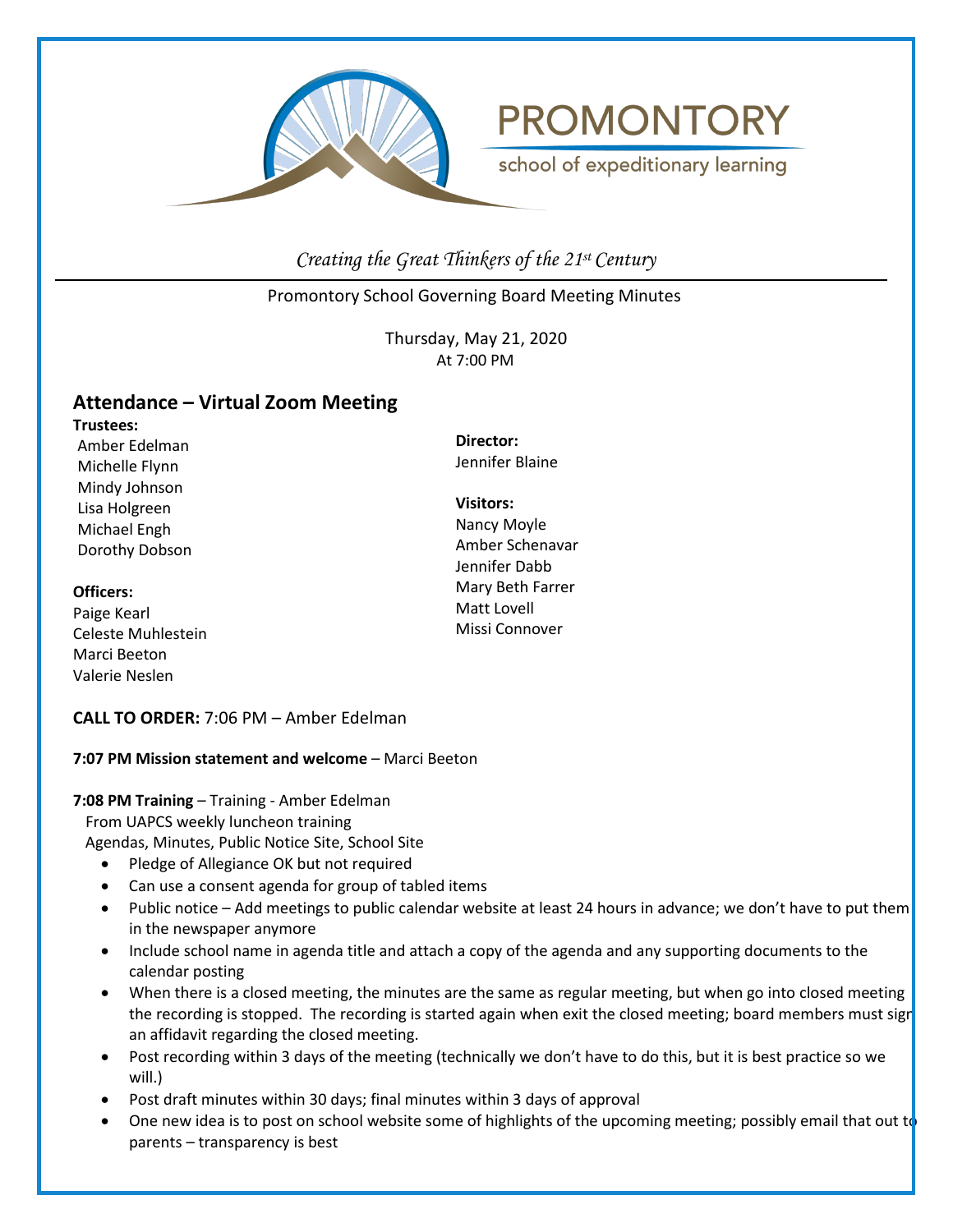- Must have on school website:
	- $\circ$  School governance structure with list of board members with contact information written out little envelope icon not ok – Nancy will fix that
	- o Information about the United States Flag and the Pledge of Allegiance
	- $\circ$  Pledge recitation daily is law, but students may choose not to participate and are not to be discriminated against if they choose not to participate
- Questions board members should ask themselves when making a decision were reviewed; Michelle would like a copy of those questions

## **7:27 PM – ACTION: Approve Minutes**

- April 16, 2020 minutes Michael motions to approve, Mindy seconds
	- o Dorothy: aye
	- o Michael: aye
	- o Mindy: aye
	- o Michelle: aye
	- o Lisa: aye
	- o April 16, 2020 minutes approved

# **7:29 PM Public Comment**

No public comment

# **7:29 PM Finance Report – Matt Lovell**

- Summary of current budget
- Operating margin at 1.5 and will be up to 3 by final budget for the year
- Days cash on hand is excellent at 147
- Enrollment average at 434 for the year which will affect next year's budget
- Amber asks what Form 990 is and Matt explains it is an IRS form that is used to verify our tax-exempt status
- Valerie asks for the updated budget from Finance Meeting earlier in the week

## **7:37 PM Business Items**

- Truss Update Nancy Moyle
	- o The truss repairs in the gym are complete
- Board Training Retreat Date Dorothy Doodle Poll for  $4<sup>th</sup>$  week of June
- Covid19 Status Update & Next Year Adjustments
	- o Jennifer reached out to Bear River Health Department to find out how much of the CDC recommendations will be applicable to us. She will report back what they tell her via email.
	- o Contingency plans are being discussed in team meetings and with the ILT.
	- $\circ$  As more information becomes available from the state, firm decisions will be made.
- West Side Projects Outdoor Learning & Adventure Center
	- o Ms. Jenn made a video showing progress on the center and highlighting projects that still need to be completed this summer.
	- o She and student volunteers will be piecing together the large beehive model the first week of June.
- School Calendar Revision
	- o Discussed option to match Venture's revised calendar or to keep with decision to match what Venture originally published that also matches Box Elder.
- 2019-20 and 2020-21 Salaries and Wages
	- o COVID19 derailed the Utah budget for part of this year and for next year.
	- o The legislature will meet in June to look at tax revenue to make decisions about layoffs, budget cuts, etc.
	- o Promontory salaries and wages are frozen for next year. If/when the legislature decides things, we will revisit the issue
	- $\circ$  Promontory's debt service ratio needs to be at 1.2 but is currently at 1.13; we are working to readjust the budget to save funds immediately to get that ratio back where it needs to be.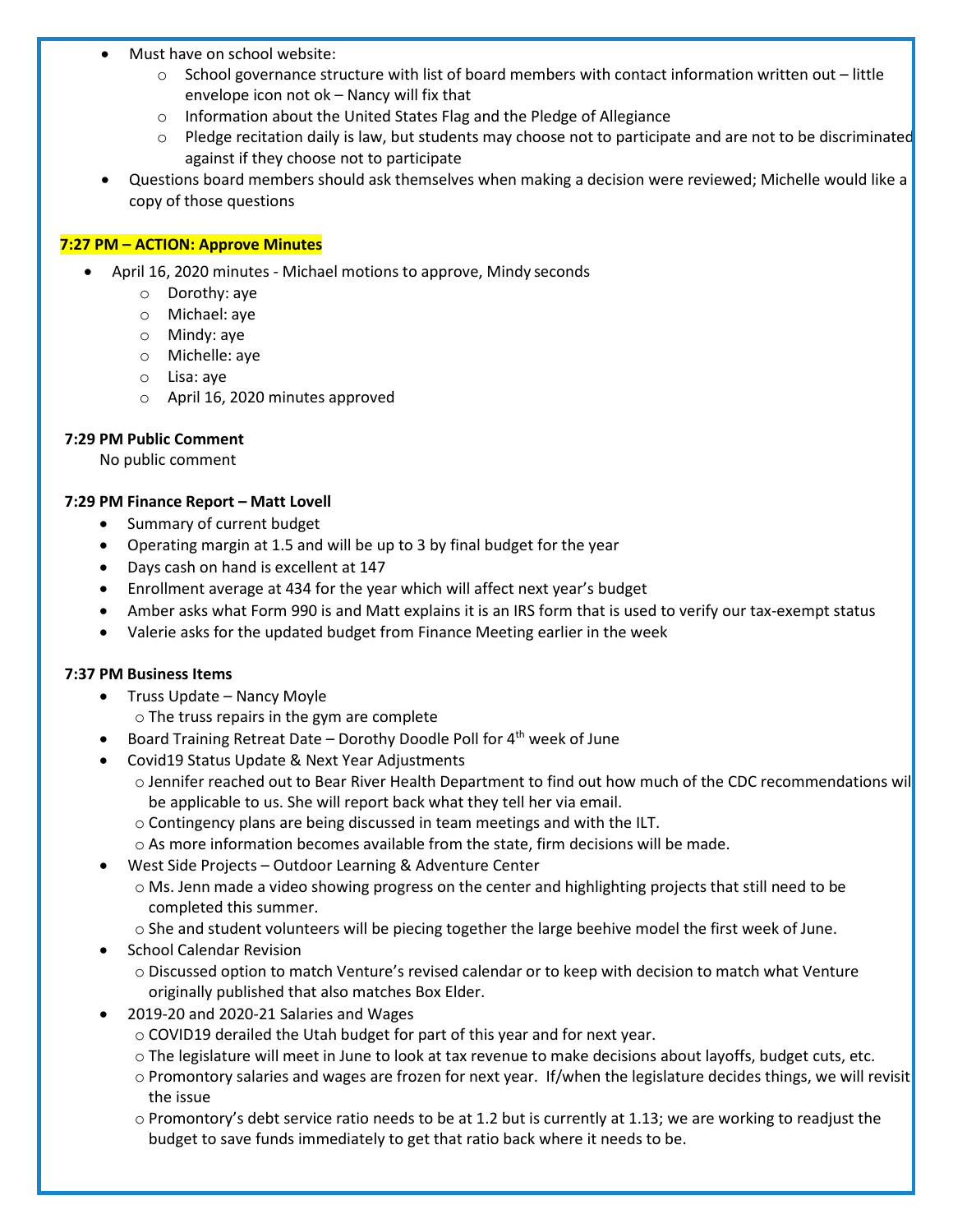$\circ$  Plan for a lean year next year, and don't spend anything we don't have to for the rest of this year. o Finance committee will meet again early next week to hash things out

#### **8:38 PM Action Items:**

- 5/6 and 7/8 Overnight Campouts
	- o Mr. A has proposed that if COVID prevents traveling in the fall, the campouts will be held at the school following social distancing protocols
	- $\circ$  Vote to approve plans now, but have contingency plans ready to vote on in June because there will be no board meeting in July to approve them in time.

8:44 PM ACTION: Mindy motions to approve 5/6 and 7/8 overnight campout plans as presented. Dorothy seconds.

- o Dorothy: aye
- o Michael: aye
- o Mindy: aye
- o Michelle: aye
- o Lisa: aye
- o 5/6 and 7/8 overnight campout plans approved

8:45 PM ACTION: Michael motions to table changing the spring break schedule on the calendar and keep calendar as previously approved. Lisa seconds.

- o Dorothy: aye
- o Michael: aye
- o Mindy: aye
- o Michelle: aye
- o Lisa: aye
- o Motion is carried.

8:46 PM ACTION: Michelle explains adjustments made to proposed policy. Michelle motions to approve Promontory School Professional Code of Ethics Policy. Mindy seconds.

- o Dorothy: aye
- o Michael: aye
- o Mindy: aye
- o Michelle: aye
- o Lisa: aye
- o Promontory School Professional Code of Ethics Policy Approved

8:52 PM ACTION: Michelle presents Educator Exit and Engagement Policy. Michelle motions to table the vote on this policy until next board meeting. Mindy seconds.

- o Dorothy: aye
- o Michael: aye
- o Mindy: aye
- o Michelle: aye
- o Lisa: aye
- o Motion carried.

9:10 PM ACTION: Discussion about end of year bonuses being foregone this year due to budget constraints. Lisa motions to forego end of year bonuses for 2019-20 school year. Michael seconds.

- o Dorothy: aye
- o Michael: aye
- o Mindy: aye
- o Michelle: aye
- o Lisa: aye
- o Motion carried.